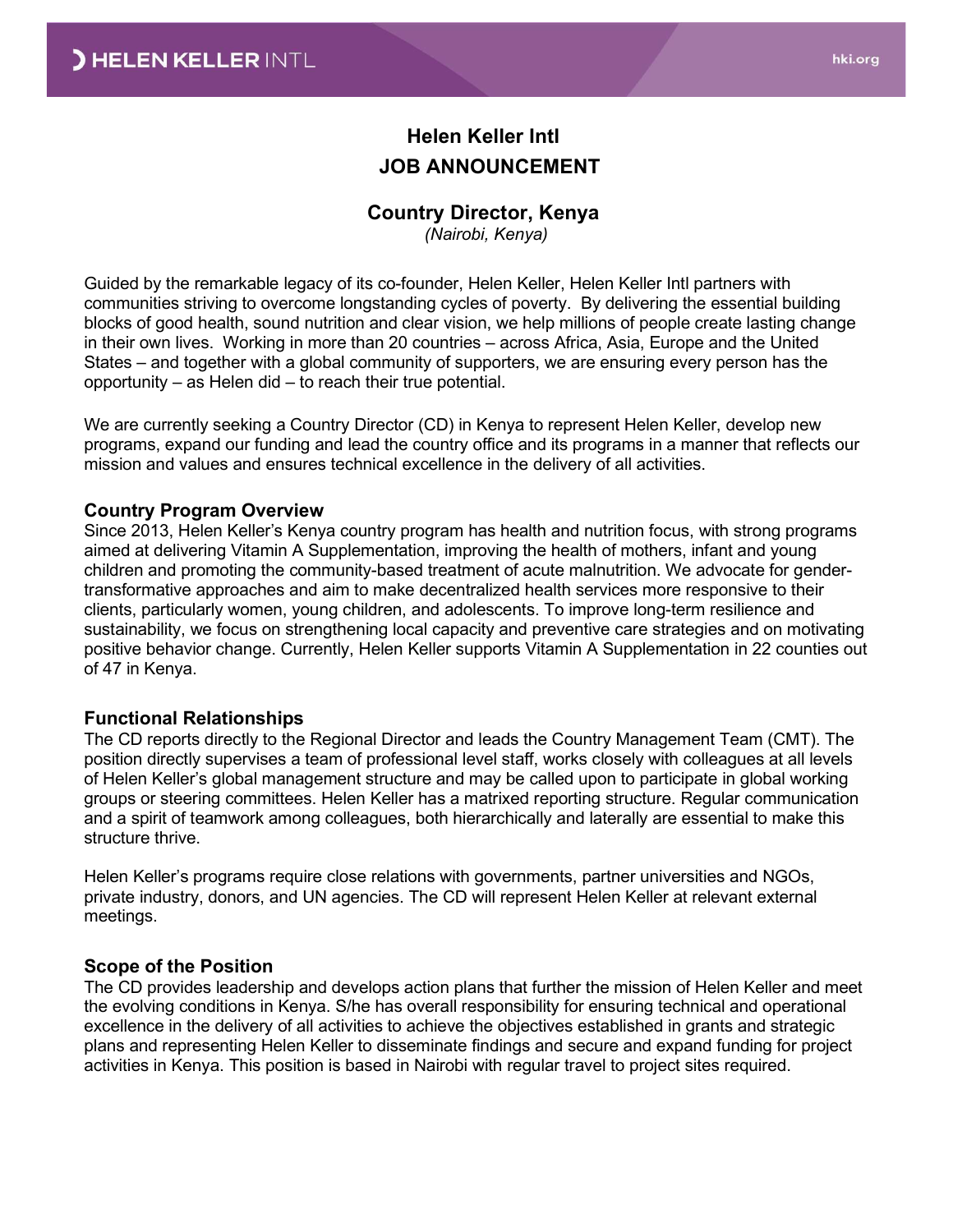### Specific Responsibilities

### Overall Management and Leadership

- Provide leadership and direction for overall program design and implementation, and proposal development.
- Build a highly effective CMT, recruiting, supervising, mentoring, and evaluating staff, and engaging in frequent performance conversations with team members.
- Work closely with the CMT to manage the office and accomplish country office goals in alignment with the organizational mission.
- Model collaboration for your matrixed team: effectively consult and inform colleagues to maximize efficiency and knowledge sharing and integrate guidance and direction from subject matter experts in your office and elsewhere in the global organization to maximize performance.
- Delegate authority, consult with, and quide staff to achieve goals and contribute to an atmosphere conducive to professional growth and development.
- Ensure accountability to clients, partners, colleagues, and donors by providing ongoing feedback in a context of mutual respect.
- Ensure Country Office is following Helen Keller policies and procedures, staff completed mandatory training, including annual refreshers.
- Represent Helen Keller in formal and informal meetings with government officials, international donor agencies, and national technical advisory groups pertinent to our project activities.
- Collaborate with Business Development Unit to identify opportunities and generate funding from international and bilateral agencies and donor agencies.
- Develop and nurture in-country donor relationships and identify potential partners to participate in joint proposals.
- Lead and prepare concept papers and proposals and provide other information as needed for submission to donors and others for fundraising and marketing purposes.
- As a senior leader in the organization, participate in global working groups, the recruitment process of global colleagues and other activities, as requested.

# **Programmatic**

- Oversee and coordinate the program portfolio to ensure the highest level of project quality and accountability, while fostering continuity through building local capacity.
- Provide technical input to the government, international donors, and technical advisory groups pertinent to project activities.
- Ensure implementation of strong program monitoring, evaluation, and learning functions.
- Oversee research design, methodology, and dissemination of information needed to monitor and evaluate project activities and/or advance programmatic and policy changes.
- Disseminate findings from Helen Keller projects that are of importance to decision- makers in a position to fund or implement projects in Kenya and internationally.
- Keep the national partners and others informed about the progress of the projects, plans for the development of new programs/projects/activities and donor involvement in the overall program.

# Financial and Administrative

- Provide oversight to finance and administrative services including procurement, property management, human resources management, vehicle and facilities management, and staff safety and security.
- Work with global colleagues to manage the development and implementation of annual country budgets.
- Authorize expenditures for grant or contract allocations and ensure compliance with procedures required by grant or contract agreements.
- Ensure the accurate and timely submission of financial and narrative reports that comply with grant or contract agreements and ensure compliance with all aspects of donor funding and Helen Keller policies.